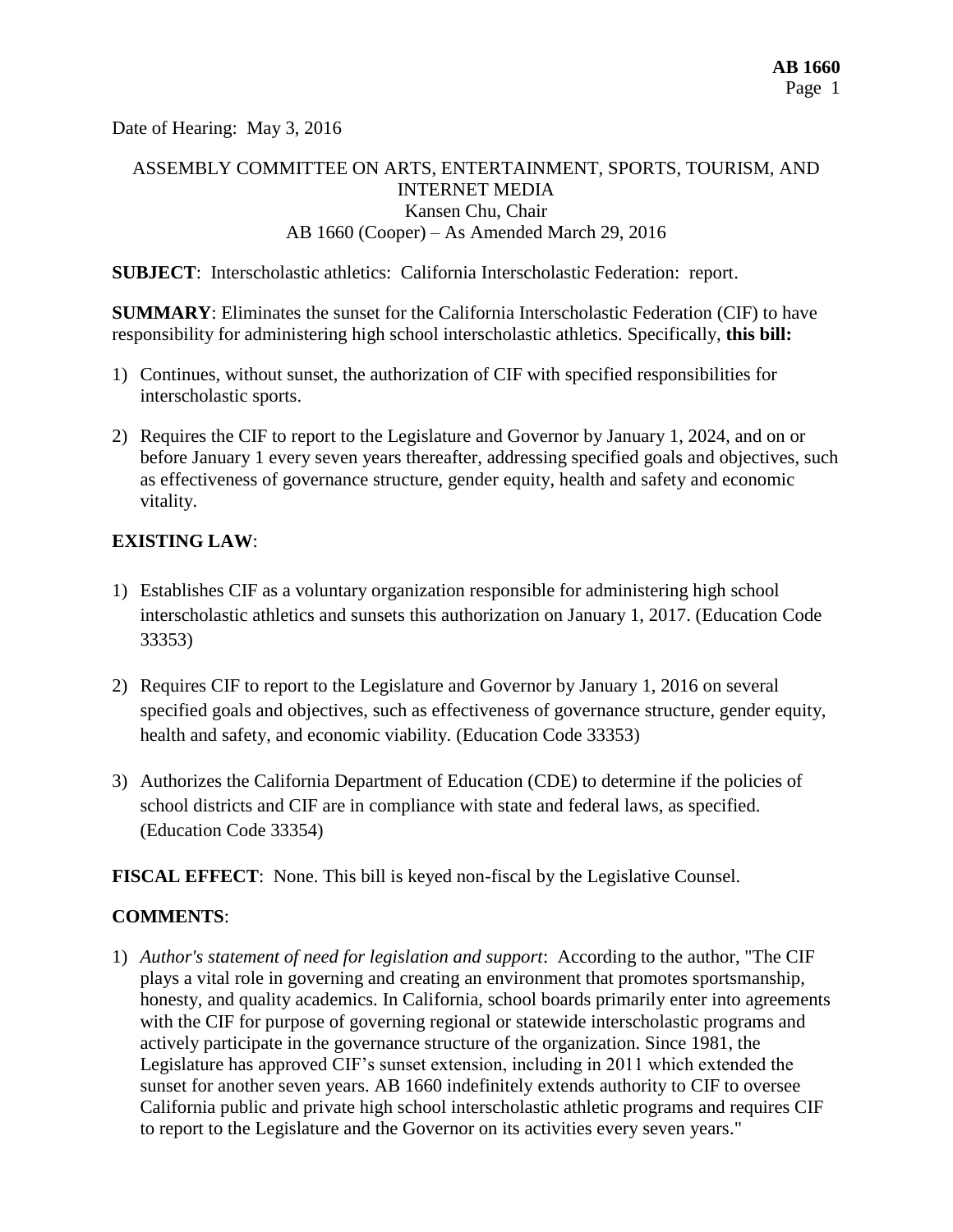The CIF notes in support, that AB 1660,"would make permanent existing statutes that require CIF to comply with the state's open meeting "Brown Act" and existing accountability provisions, including the requirements for CIF to report on its activities to the Legislature and Governor." They also point to the list of successful sunset extensions, and believe sunset legislation will no longer be necessary if current law, which contains accountability and reporting requirements, is made permanent.

2) *Background: CIF history, scope and purpose*. The California Interscholastic Federation was organized at a high school athletic convention on March 28, 1914, as a voluntary association of schools. Since 1914, the California Department of Education (CDE) has allowed the CIF, to regulate interscholastic athletics, and the CIF has been the rule-making body for all of California's K-12 athletics programs since 1917. In 1981, that rule-making authority was expanded to include control over all interscholastic athletics, replacing the CDE in that role.

The Federation consists of ten regional sections, each of which is divided into several "leagues," for purposes of scheduling athletic contests, assigning referees, etc. Similar organizations exist in other states. Almost all public, private and parochial schools in California are CIF members.

The primary responsibilities of CIF are to administer high school athletic programs and to promulgate and enforce rules relating to a student's involvement in athletics - age, semesters in school, scholarship, residence, transfer status, and amateur standing. Such regulations, which are generated by the 1,514 member base of secondary schools, prevent undesirable exploitation of high school students, provide for the welfare of participants, and ensure that interscholastic athletics offer major benefits to students in a safe, rewarding environment.

3) *Committee concern: Reports to the Legislature do not sufficiently serve the purpose currently filled by Sunset Review*: This bill would eliminate the sunset date for CIF's authorization and extend indefinitely its authority and responsibilities for administering high school sports throughout the state. As noted in the Education Committee analysis of this measure, historically, this sunset date has been extended in five-year increments, though longer extensions have been proposed. In 2005, SB 562 (Torlakson) would have eliminated the sunset date, as this bill does. SB 562 was later amended to continue the five-year sunset period, rather than eliminate it. In 2011, SB 107 (Price) proposed a 10-year sunset period and two required reports from the CIF. That bill was amended and chaptered to include a sunset on January 1, 2017 and a single required report due January 1, 2016.

During some earlier legislative reviews, including a 2008 Oversight Hearing held by this committee, *The California Interscholastic Federation*, it was suggested that the sunsets provide a ready opportunity for the Legislature to evaluate the progress of the CIF with respect to issues of concern, which might include questions of student athlete injury protocols or questions of equal access, the latter of which remains a particular challenge for the CIF to achieve, with California ranking  $31<sup>st</sup>$  in a recent survey of states in gender equity. The Atlantic reports that over 25% of California high schools have a "large gender equity gap in sports." According to the survey authors, "a gap is considered 'large' if the difference between the percentage of spots on teams allocated to girls and that allocated to boys is 10 points or higher. If girls account for, say, 55 percent of the population at a school but only get 43 percent of all the spots on teams, that school has a 12 percent gap." (*Where Girls Are Missing Out on High-School Sports*, The Atlantic, June 26, 2015, accessed online April 21, 2016.)